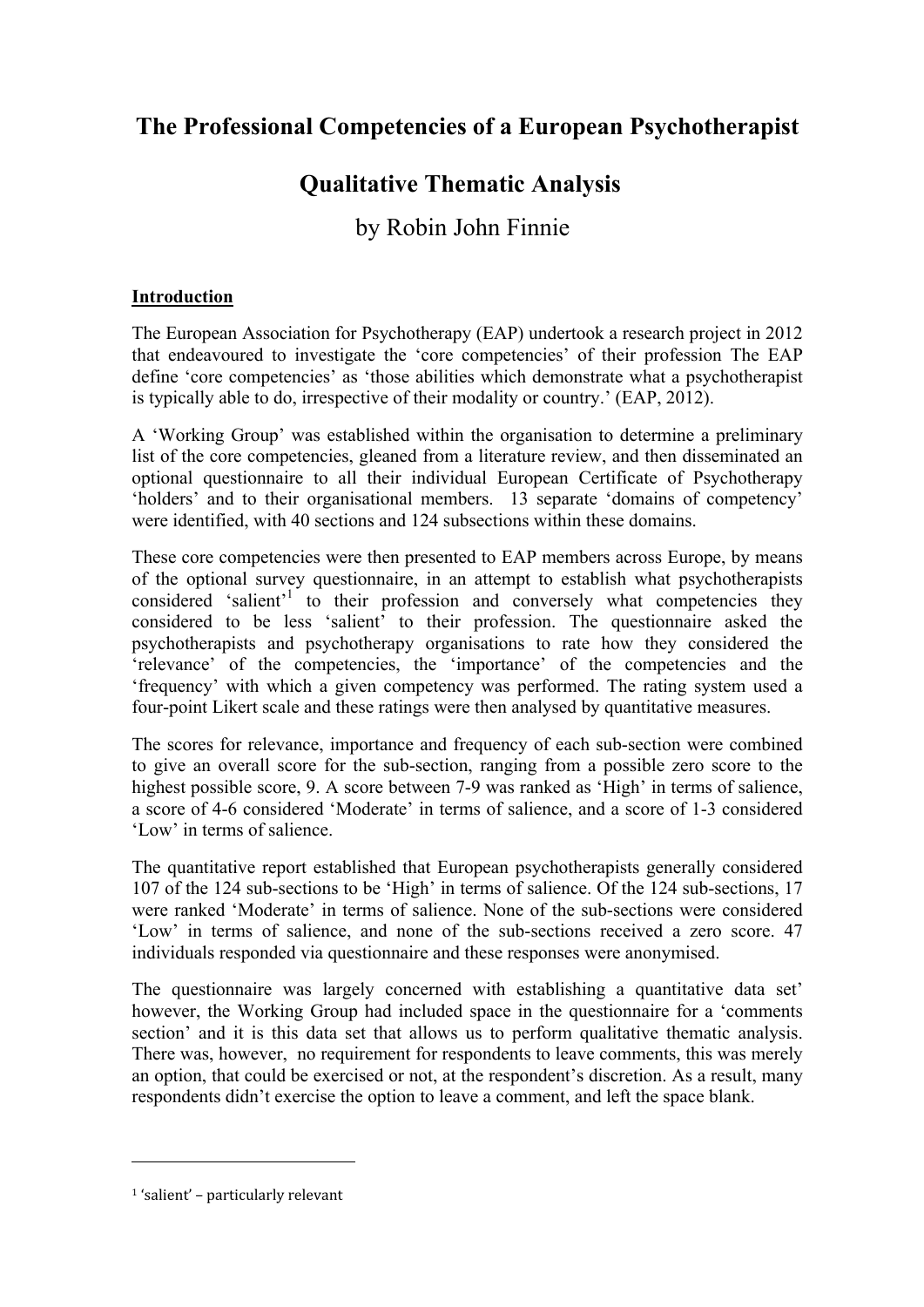If this had been a requirement, we would have a much richer data set as a basis for the analysis, although enough comments were collected to perform an analysis. From the perusal of the questionnaires, it would appear less likely for a respondent to leave a comment when they were in strong agreement as to the relevancy of a given statement or sub-statement, that is if they generally assigned a "3" rating.

As stated, 107 of the 124 subsections were ranked 'High' in terms of salience and thus it was not considered prudent to perform a thematic analysis on these sub-sections, which had obviously been fairly well endorsed by the respondents. It was however considered prudent to analyse the 17 sub-sections that had been ranked as 'Moderate' and try to explicate further exactly why they had received this lower ranking.

# **Thematic Analysis**

The analysis only looked at each of the domains that contained 'Moderate' scores, taking these moderately scored subsections in sequence, and will also look for any over-arching themes that may emerge from that specific analysis, and constitute "key themes" in the data set. Merit lies in the fact that these sub-sections ranked moderately across all respondents, that is, there is some consensus among the psychotherapists that took part in this survey that these sub-sections are perceived to be less relevant, less salient, to the concept of psychotherapeutic competence, and this deserves our attention.

The comments present in the questionnaires from the moderately rated sub-sections have been logged and numbered in a separate document that constitutes the 'data set' for this analysis. Any comment referred to in this analysis will be referenced by its position in the data set, that is the line or multiple lines that it constitutes.

Respondents were more likely to make a comment on any given statement or substatement when they were being critical of the relevancy of the statements, and a large proportion of the comments were concerned with points of critique. Due to the nonspecific aspect of the comment section, a fair proportion of the comments were not in relation to psychotherapeutic competencies, but instead detailed methodological gripes that some respondents had with the questionnaire.

As a result, the data set is somewhat limited in its scope and quite idiosyncratic in its focus; regardless of which, there are some significant patterns that emerge from the data set and attention has been drawn to these.

As there is no hypothesis or specific research question relating to the data set, we can refer to the description of the domains as stated in European Association for Psychotherapy's website, to give a context to and to inform the analysis. Detailed descriptions of all the domains can be accessed here: http://www.psychotherapycompetency.eu/Domains/index.php (EAP, 2012)

# Domain 1: Professional, Autonomous & Accountable Practice

The section of Domain 1 that received a 'Moderate' rating from respondents was subsection 1.1.5: "Liaise with other professionals" in terms of mediating continuing professional development. Respondents were asked to give ratings on these sub-sections: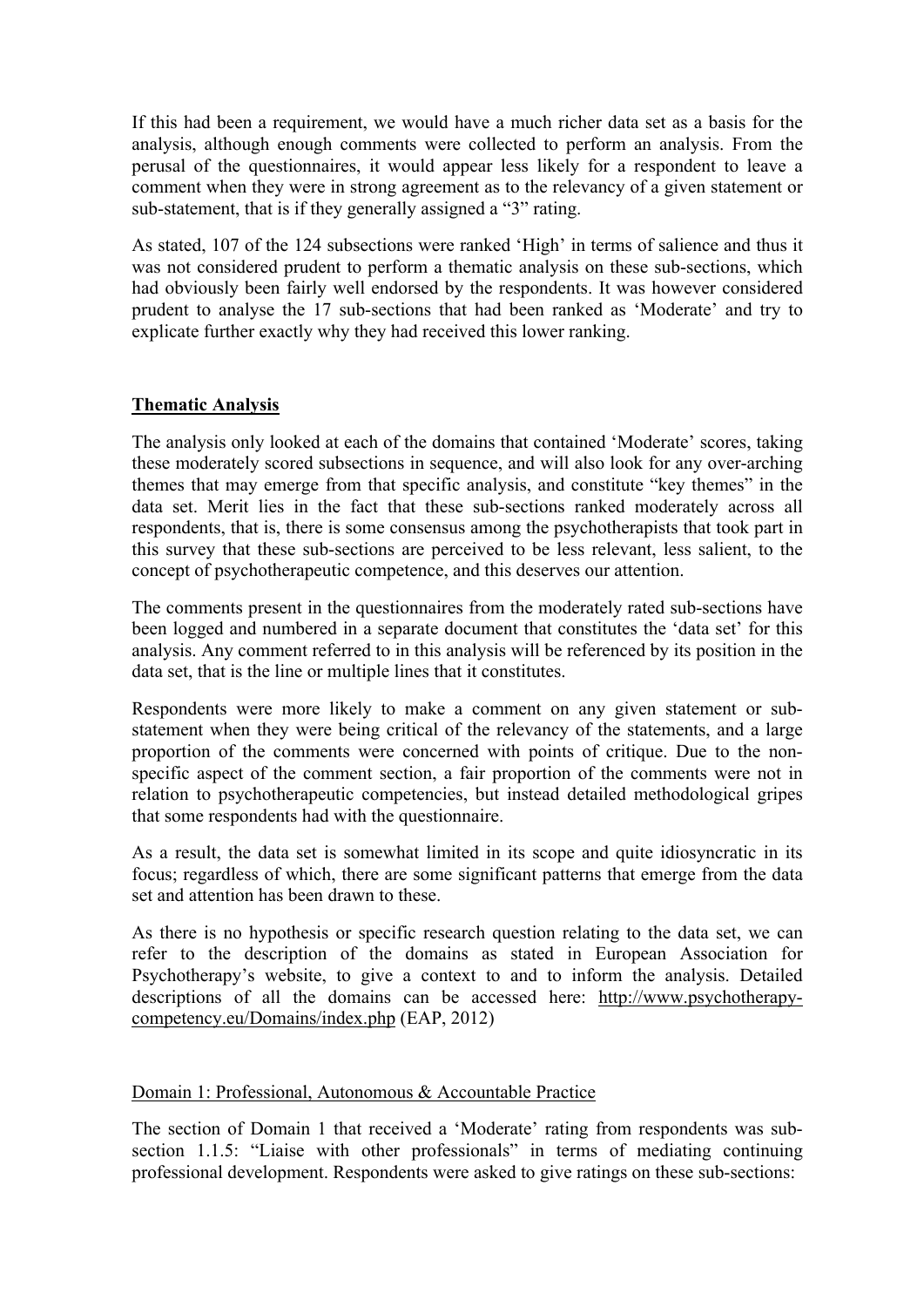- o establishing mutually agreed criteria for exchanging information (where appropriate);
- o ensuring these criteria are communicated to patients/clients appropriately;
- o recording information shared with and from other services appropriately;
- o ensuring that other services are aware of the ethos, methods, scope and practices of their service;
- o working cooperatively with other professionals and agencies;

Respondents were then given the option to freely comment on any of these sub-sections, the appropriateness of the titles or anything else they felt might be of relevance pertaining to their liaising with other professionals. Any comments or sections of comment are included verbatim.

Psychotherapists that commented on this section accepted that while on a theoretical level, at least, the concept of being in a mutually beneficial exchange between other professionals and agencies was desirable. Yet, in the day-to-day practice of their therapeutic work, the emphasis appeared more focused on "self-reliance".

*"It is important but I don't often work with other professionals or agencies",* (line 5).

Respondents intimated that the same self-reliance should be evident in the other professions they might liaise with and, when probed about ensuring ethical and practical standards in other services, the comments belied a sense of individual responsibility within services and a need for some level of independence and self-support, for mutually beneficial relationships to exist:

*"How can I ensure this? This is their responsibility. My responsibility is that I cooperate with them only if these conditions are fulfilled",* (line 3-4).

*"I don't want to teach others how to do their job",* (line 1).

It was intimated that relationships based on a healthy critique between autonomous entities was more desirable than services that were reliant on each other, and dependent in their functioning:

*"being critical in cooperation with agencies",* (line 6*).* 

One psychotherapist intimated the need for the profession, if required, to have the ability to defend itself from the over-involvement of agencies out with the private sphere, to be to some degree, independent and unified:

*"always protect the private sphere against trespasses by state or insurances",* (line 7*).*

The sub-section 1.4.4., "Incorporate research knowledge findings" focused on psychotherapists relationships with current research and its integration into psychotherapeutic practice in relation to "professional development" specifically. This section also received a moderate rating, and seemed a contentious issue for the respondents in this survey. Research is given fuller attention in domain 11 and there, as here, it seems a contentious issue:

*"Research is not always a good information resource for clinical work", (*line 15*)*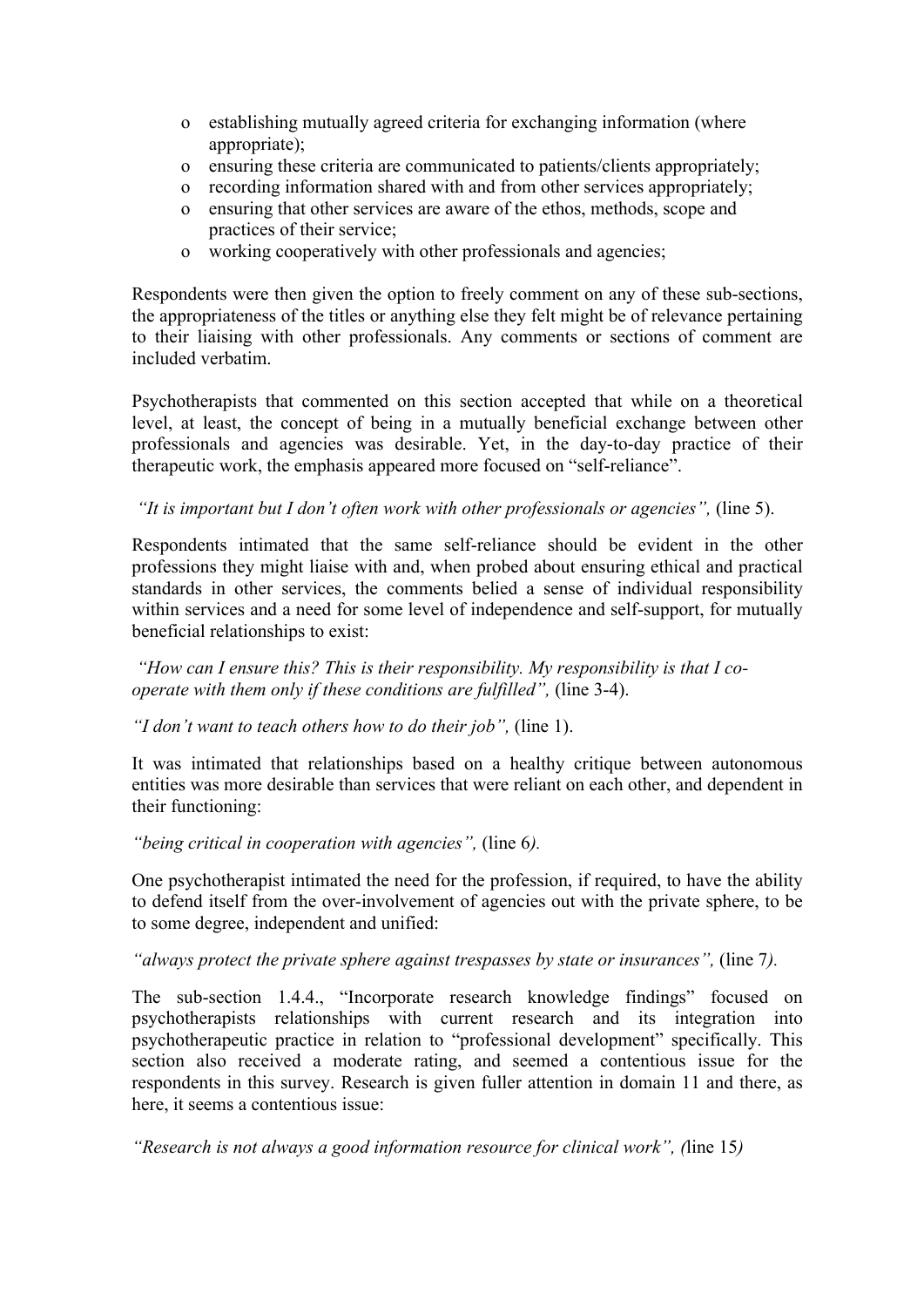While respondents indicated a natural curiosity in research, they also expressed a sense of frustration, and lack of power, in actively incorporating it into practice:

*"much of the research I am interested in involves the use of pharmaceutical treatments, which I cant and don't prescribe. I don't have the authority to apply knowledge or research findings which may go against the referring psychiatrist or GP. This can be frustrating",* (lines 9-12).

There is further "distrust" expressed in the validity of other services as dependable, selfreliant entitities:

*"GPs are not themselves up to date on research",* (line 14).

With no little self-awareness, respondents acknowledge that some psychotherapists could be better prepared for integrating research into practice.

*"not all psychotherapists have enough knowledge/training to estimate adequately a research description", (* lines 17-18)*.*

Respondents note the lack of unifying framework specific to psychotherapy in the field of research, which, we could presuppose, would further strengthen notions of self-reliance, confidence and autonomy for the profession in a more general, theoretical sense:

"*a global association that gathers and updates all researches about psychotherapeutic issues", (*lines 18-19*).* 

Yet while the value of research is acknowledged, pre-eminence is given to practical practice and "hands on" interaction with clients as the priority for psychotherapy and the defining activity of the therapist. This seems to explain the sub-sections 'Moderate' ranking in relation to the notion of psychotherapeutic competencies. Research is important but is not a priority.

# Domain 2: The Psychotheraputic Relationship

The sub-section 2.4.4: "Record the outcome of the psychotherapy" was the only section in Domain 2 to receive a moderate ranking from the respondents, very few comments were made on this sub-section to elucidate further why they found this sub-section less salient than the others in this domain, and it was not considered prudent to include these in this thematic analysis.

Follow-up studies, or focus group workshops, could perhaps further elucidate what motivated the psychotherapists to rank this sub-section as significantly lower than the other in this domain.

# Domain 3: Exploration (Assessment, Diagnosis & Conceptualization)

In Domain 3, sub-section 3.1.1: "Making use of assessment tools", scored a moderate ranking across respondents. Again, themes concerning the "autonomous status" of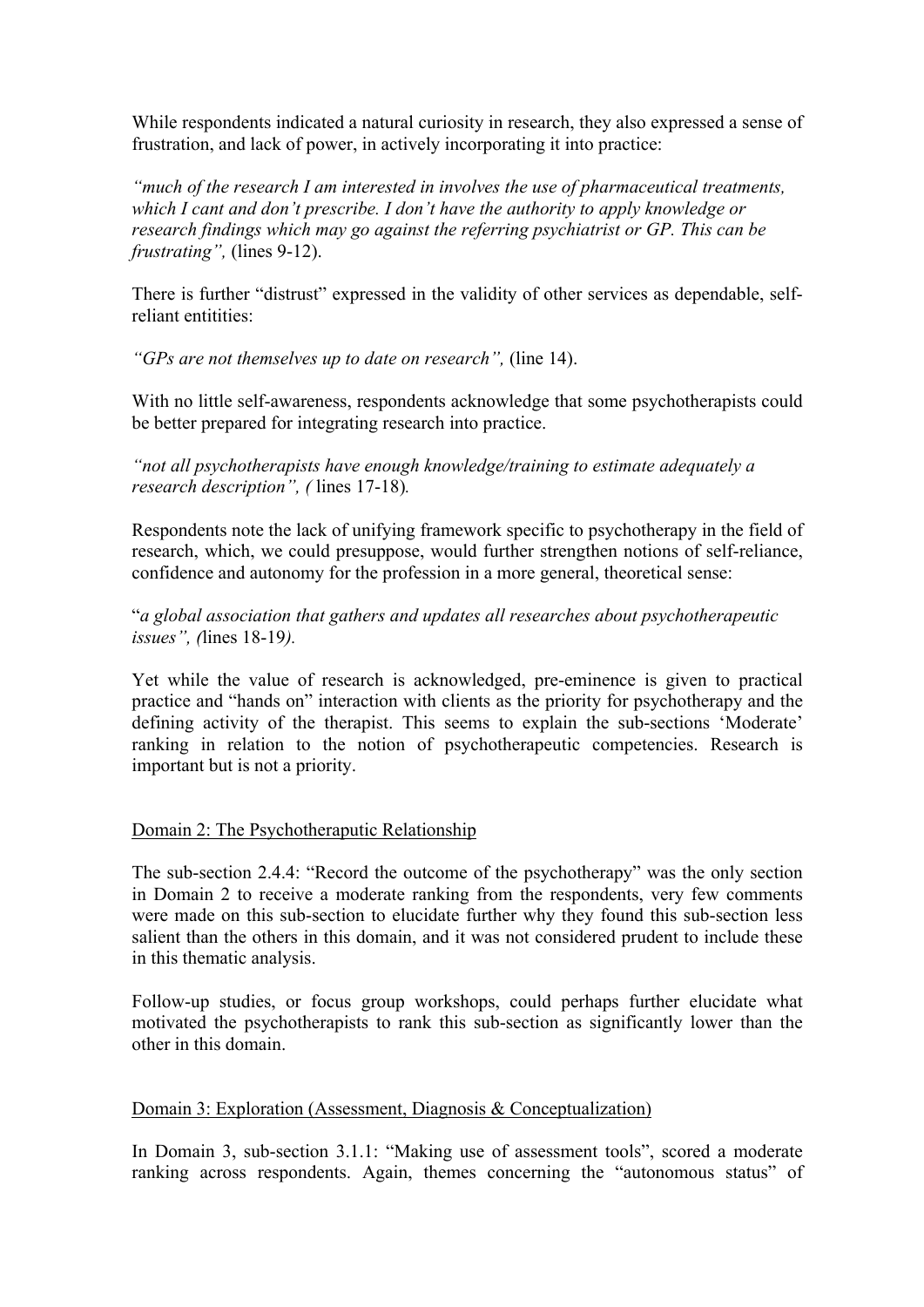psychotherapy as a unique entity and distinct from other services, yet working in tandem with other services, come to the fore:

"*I think we should separate between psychotherapy (intervention) and formal assessment. We should leave the formal assessment (Psychological assessment) for psychologist, the same a (regular) psychologist, without specific formation in psychotherapy shouldn't act as a psychotherapist", (lines 29-32).*

The notion and importance of formal assessment is evidenced on a theoretical level, and is more likely to be prioritised in an organisational context, yet in practice, especially in terms of private practice, this competency is not seen as a priority. One respondent comments of formal assessment that it is:

"*Not used very often*", (line 33).

Another contends that when working with organisations, formal assessment was prioritized, and while, on some level, this informs private practice, such procedures are not utilized in the cut and thrust of dealing with individual cases:

"*In my private practice I don't use formal assessment procedures. In working with organisations I always do/did, and this informs my private practice first session, but I "do" it differently in private practice",* (line 26-28)

Thus research and formal assessment are seen as theoretically desirable, but a more flexible idiosyncratic practice that adapts to the immediate needs of the client is of greater priority and salience to European psychotherapists:

*"Beside the theoretical background there must be enough space for improvisation, intuition, situative reaction",* (line 36-37)

*"Theoretical Background is very good, but as humans are individuals, their living and problems are even more individual, you can´t treat them like serial-producted machines",*  (lines 34-35).

*"A good Therapeut works with individual people and their special needs, not with methods!!!",* (line 40-41).

Thematically having sufficient "power" and "authority" to make individual decisions based on individual cases seem emergent here along with previous themes of "selfreliance".

Domain 4: 'Contracting' (Developing Goals, Plans & Strategies)

In this Domain, only one sub-section 4.2.3 was ranked as 'Moderate' in the questionnaire. The statements concerned were discussing the various possibilities and strategies of psychotherapeutic approaches with the patient/client. From the comments made, it would seem that psychotherapists consider strategic direction to be the preserve of the therapist and question whether the patient/client has the necessary knowledge and motivation to engage actively with the therapist: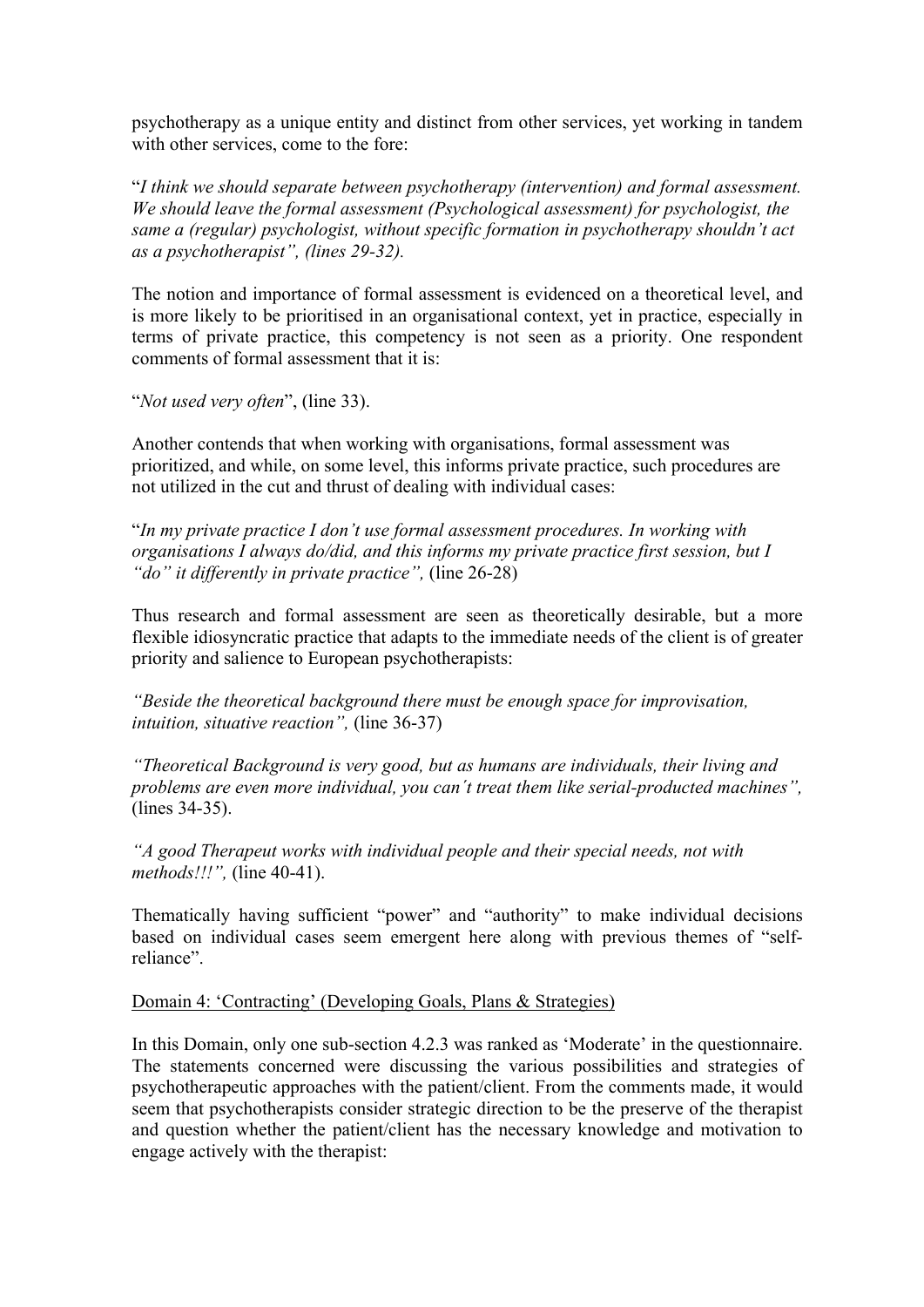*"people at the beginning of psychotherapy do not have the energy and the clarity to make such fine discriminations", (line 45-46).*

"*According to my experience not every client wants or needs this much discussion", (line 42).*

Themes of "authority" and "power" again seem significant here, psychotherapists that responded feel confident in their training and abilities to be trusted in the conception and deliverance of any therapy to their clients.

These themes are further developed in the section of the questionnaire Domain 8: "Use of supervision, (Peer) Intervision and Critical Evaluation". Specifically the notion of the "practice audit" received a moderate ranking and this could merit further analysis.

The concept of the practice audit seemed a contentious one to the psychotherapists involved in study:

 *"Ideally, this would be good in serving our battle for recognition as an independent profession, but isn't necessary in order to be a good psychotherapist",* (lines 62-63).

The theme of "self-reliance" is again evidenced here. Also, respondents considered the practice audit to be of some significance, but one that varies dependent on context:

*"I think it needs to be recognized/acknowledged that the depth and level of engaging in practice audit will differ depending on the requirements of the practitioner / organization",* (lines 53-54).

Again, the psychotherapists that commented on this section tended to place pre-eminence on the practicality of the client/therapist relationship, over the more theoretical considerations of the practice audit.

*"Many times clients are not open to participate in written questionnaires and consider it as a waste of their paying time",* (lines 51-52*).*

*"in my world this is not humanistic or therapeutical thinking",* (line 61.)

Respondents again alluded that "control", along with the potential distrust of supervisory authorities, was a relevant theme in the data set, with respondents leaning more towards intervision between colleagues as preferable to practice audits or overly demonstrative supervisory processes:

*"sorry, I don't like the idea of practice audits. Seems too much for me as to quantifying human processes. Instead, intervision might be emphasized a little bit more!" (*lines 66- 67).

# Domain 10: Management and Administration

The psychotherapists that commented on this domain seemed to make a clear distinction between what competencies are salient to their profession and those that are not. Most of what the EAP 'Working Group' established as potential competencies, in relation to 'Management and Administration', were endorsed by the psychotherapists who responded to the questionnaire. Yet, as evidenced by previous specific comments on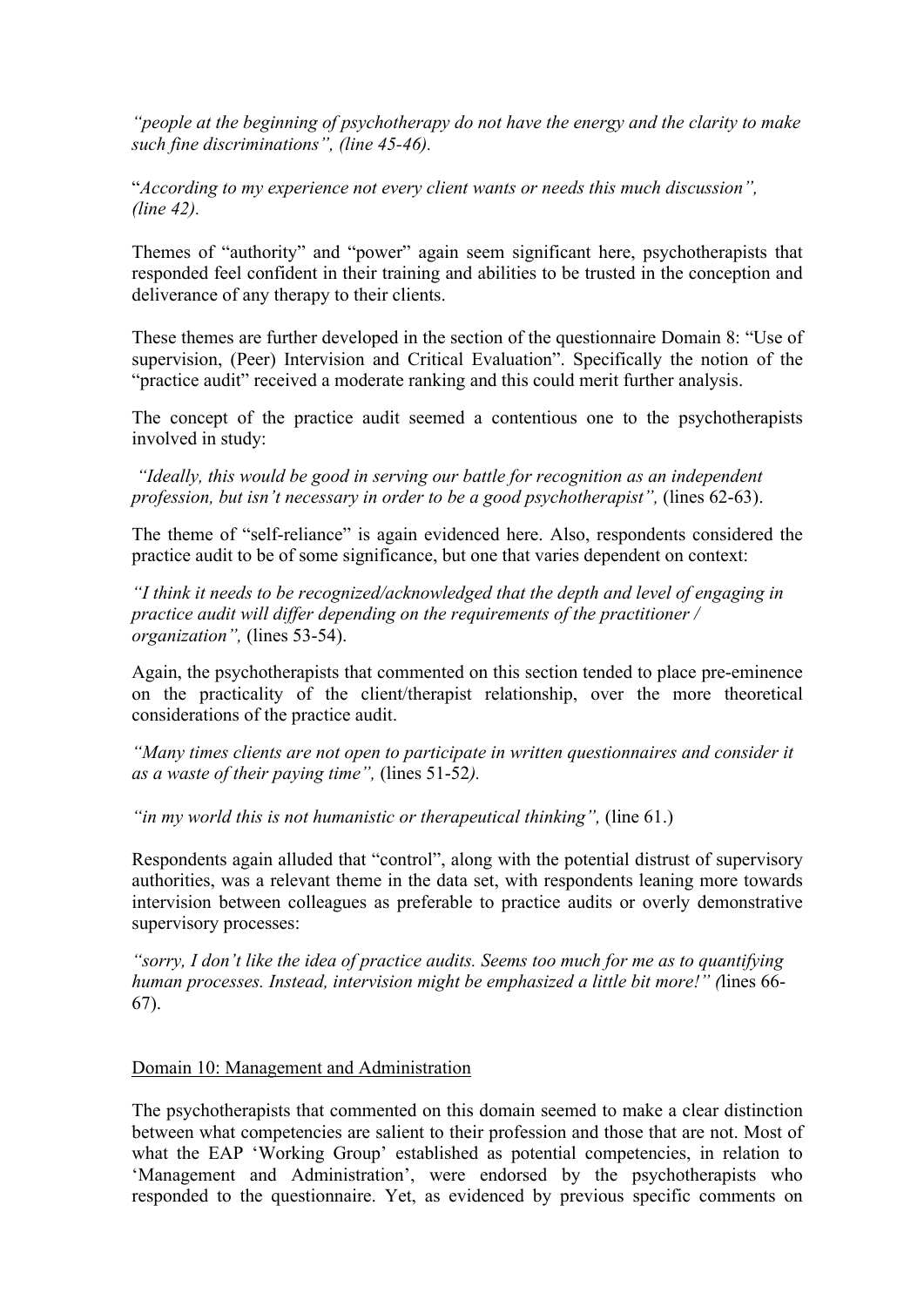formal assessment, research and practice audits, there is some demarcation between what should be considered as priorities for therapists and what are considered extraneous and less salient:

*"As I have said I am uncomfortable with the inclusion of this section within the competencies of a psychotherapist. In my view they do not belong here and are legal, moral requirements of all of us in whatever profession – not all psychotherapists are selfemployed or employed or running small business…",* (lines 72-75).

Specifically sub-section: 10.2.3. "Ensure appropriate advertising" received a 'Moderate' ranking in the quantitative part of this study, although, due the scarcity of comments recorded, it is not possible to further elucidate the exact reasons why this is and thus it is not possible to investigate this further, in terms of thematic analysis.

The section 10.3: "Manage and administer employees in a small business" did however receive significant comments, specifically sub-sections 10.3.1. "Awareness of employment law and administration" and 10.3.2, "Manage and administer employees properly" received only 'Moderate' rankings from respondents.

Given that psychotherapy is a multi-faceted profession and psychotherapists can exist within organizations, or independently, as stand-alone private endeavours, if any one therapist works independently of an organisation, there is therefore no requirement to be 'au fait' with employment law and its idiosyncracies:

*"It doesn't seem relevant to me. Of course if there are employees this would be expected, but this is not relevant to the profession per say",* (lines 90-91).

"…*not much concerned as I work without any employees",* (line 88).

*"I inserted a zero in 10.3.1 as I do not employ, manage or administer any employees*", (line 89).

Moderate scores in these sub-sections then arise not so much from a lack of perceived salience, rather these scores seem to be evident due to lack of practical relevance for independent psychotherapists, who work out-with umbrella organisations.

# Domain 11: Research

Domain 11 focuses in greater detail on 'Research', and, as evidenced in our previous analysis of research, and the related comments, in sub-section '1.4.4', this is a somewhat contentious issue for psychotherapists in this pan-European context. On some level, research is considered as informative and important in terms of evolving ongoing training, and is therefore reasonably salient to the profession:

*"It is also important to consider the development of personal and professional research skills of psychotherapists to be used to map the provision of training courses",* (lines 103- 104).

*"it is important to discuss the implications of these research competencies for training",*  (line 105).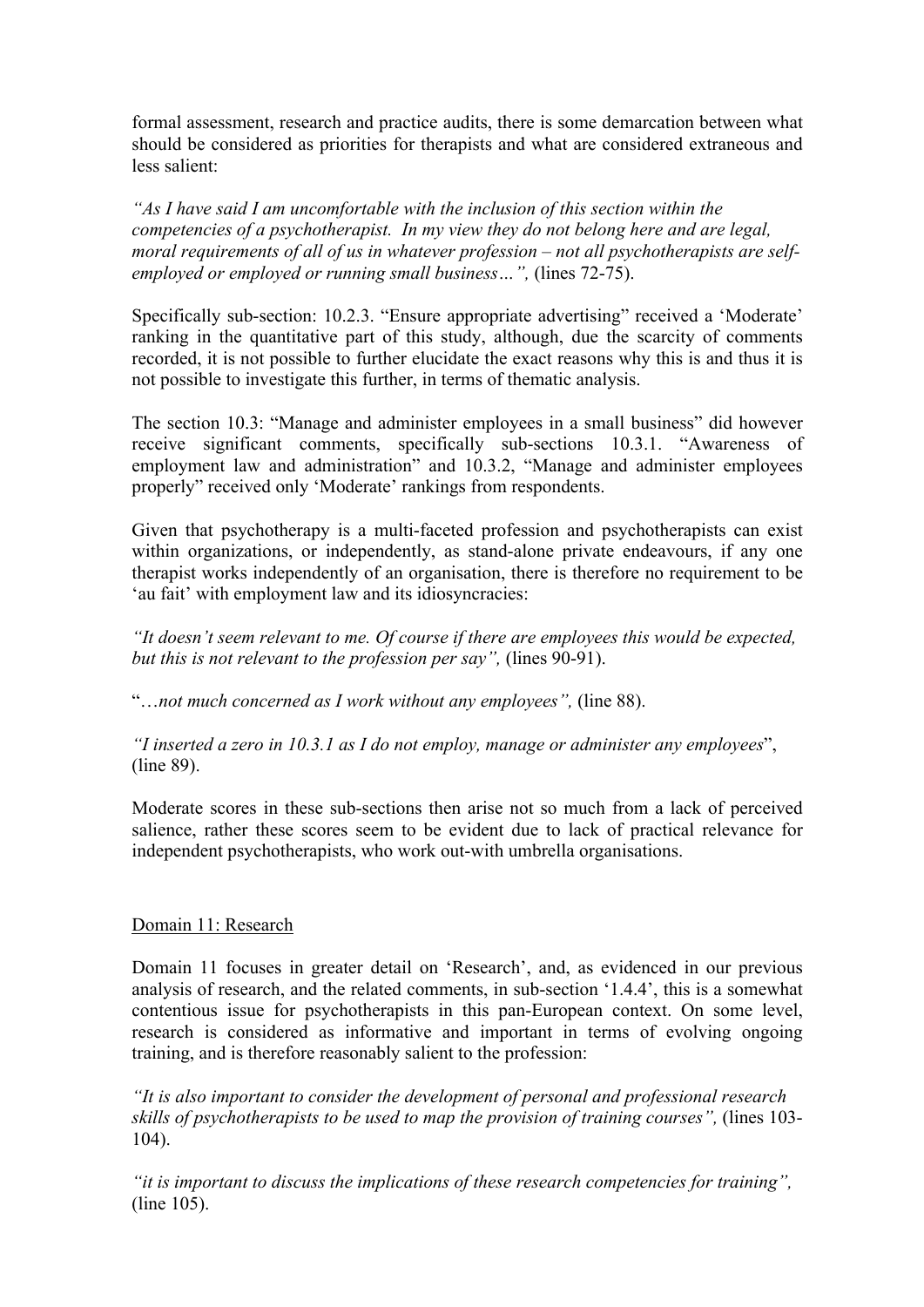*"It is important to be mindful of and reflect on how these competencies change over time and to include the need for the core competencies to be revised on a periodic basis",* (lines 107-108).

However, the practicalities of weaving new discoveries into the day-to-day working life of the therapist is again questioned:

*"The depth and breadth of research a practitioner can realistically be expected to undertake and/or be involved in will vary greatly depending on their work setting, resources",* (lines 117-118).

*"I find it very desirable that all psychotherapists engage in at least one small research project during their professional life, nevertheless that´s far away from what is our reality nowadays, I think!",* (lines 135-137).

Respondents again make reference to an inner belief and confidence in psychotherapy as a 'self-reliant' entity that prioritises practical endeavours over the theoretical preoccupation of new research:

*"This is not really relevant to the profession per say. This is more a speciality that is of interest for some therapists, but should not be regarded as a must to be a proper European psychotherapist",* (lines 124-126).

Sub-section 11.2: 'Engage in appropriate research' received a 'Moderate' ranking in the quantitative analysis, and, whilst considered relevant, was not considered as a 'core' psychotherapeutic competency to the therapist that commented in this section:

*"I don't feel this area of competency can be viewed as a general competency requirement for all psychotherapists. Rather, I think it could be viewed as an area of speciality that an individual may take an interest in",* (lines 151-153).

Comments on Sub-section 11.2.2: 'Plan appropriate research' again highlight that for the psychotherapists in this study, research was not central factor in determining their competence as psychotherapists

"*I do not think that a competent psychotherapist should know about planning research in order to be a competent psychotherapist",* (line 173-174).

*"this competence is too specific and only slightly relevant to function as a competent professional and respond to the needs of the client could be omitted",* (lines 175-176).

Psychotherapists that commented here seem quite confident and assured of what is salient to their profession, and what is relevant but not of core concern, and this confidence is advantageous when making assertions based on the data set, as to salience and relevance.

Domain 12: Prevention & Education

In Domain 12, the sub-section 12.2 focused on the promotion of psycho-social development. Respondents considered that this was a relevant competence in terms of interactions with clients (12.2.1), however this was not so strongly evidenced when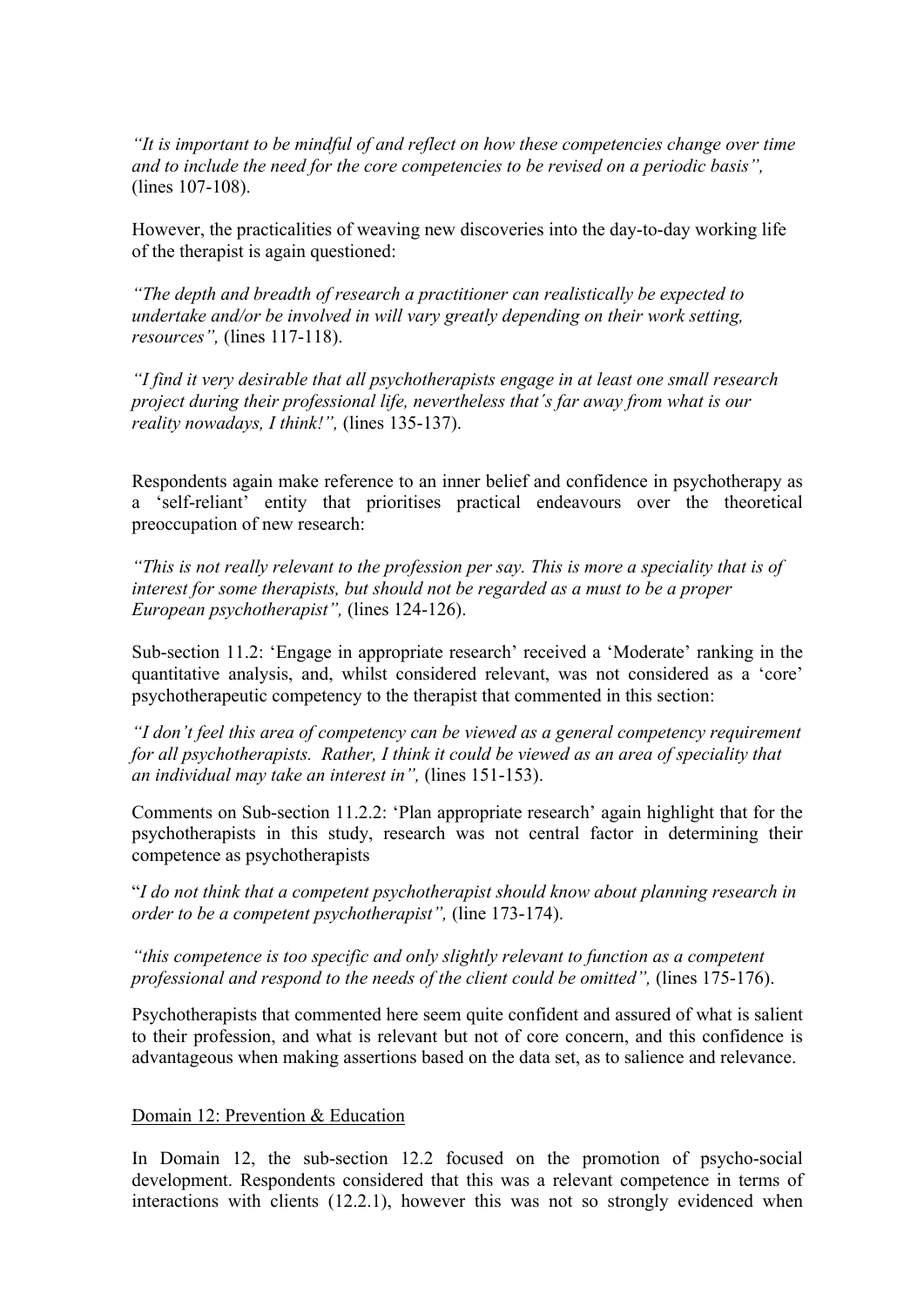considered in the more general context of influencing wider society (12.2.2). This subsection mostly received a general score as respondents generally felt this was outside their remit:

*"do not think that it is necessary for a psychotherapist to do that, in order to be competent, unless he wants it. There are psychotherapists with a lot of social activity and others who are not willing to work with community",* (lines 206-208).

*"I would like to add here that it is important that the psychotherapist has a talent and capacity to .give such talks and presentation, not every psychotherapist is so gifted and after attending conferences, talks – some people ought not to do this work. To make this as a competency for all psychotherapists seems a bit silly to me",* (lines 211-214).

In a similar vein, sub-section 12.2.3: 'Actively engage in projects designed to reduce or prevent mental health problems' received a 'Moderate' ranking from respondents in the questionnaire. Whilst important on a personal level, it was not considered 'de rigueur' in relation to the wider professional competencies of a European psychotherapist:

*"Why do we all need to be active environmentally, socially and politically? Surely these things are individual choices",* (lines 219-220).

# **Conclusions**

This thematic analysis was concerned with the sections of the quantitative report that received a 'Moderate' rank from the psychotherapists and organisations that completed and returned the EAP's practice analysis survey (PAS) into the Core Competencies of a European psychotherapist.

As stated, if the leaving of comments on the PAS forms had been a requirement, we would have a much richer data set as a basis for the analysis, although enough comments were collected to perform an analysis.

From analysis of the comments made on the 17 sub-sections that received moderate scores, certain key themes emerged. The relevance and form of the 'practice audit' is questioned. 'Research', 'formal assessment' and use of 'assessment tools' are considered as relevant in a wider, general context, but received 'Moderate' rankings when psychotherapists were pushed to consider what is fundamental to their competent functioning as psychotherapists.

'Liaising with other professionals' was revealing in understanding how European psychotherapists define their profession, and how they see it evolving and moving forward in the future. Key themes based around notions of the 'self-reliance' of the profession, in that it can take responsibility for its actions and assertions, appeared central to this analysis. Psychotherapists that commented on the questionnaire seemed assured that, by having the requisite power to exercise 'autonomy' apart from other service providers, such as general practitioners, psychiatrists and psychologists, and to be 'independent' and able to freely exercise this independence, could help all relevant parties in working towards a more productive future. The theme of 'distrust' in agencies out with the psychotherapeutic community seemed pronounced, even to the extent that psychotherapists appeared 'protective' of their profession.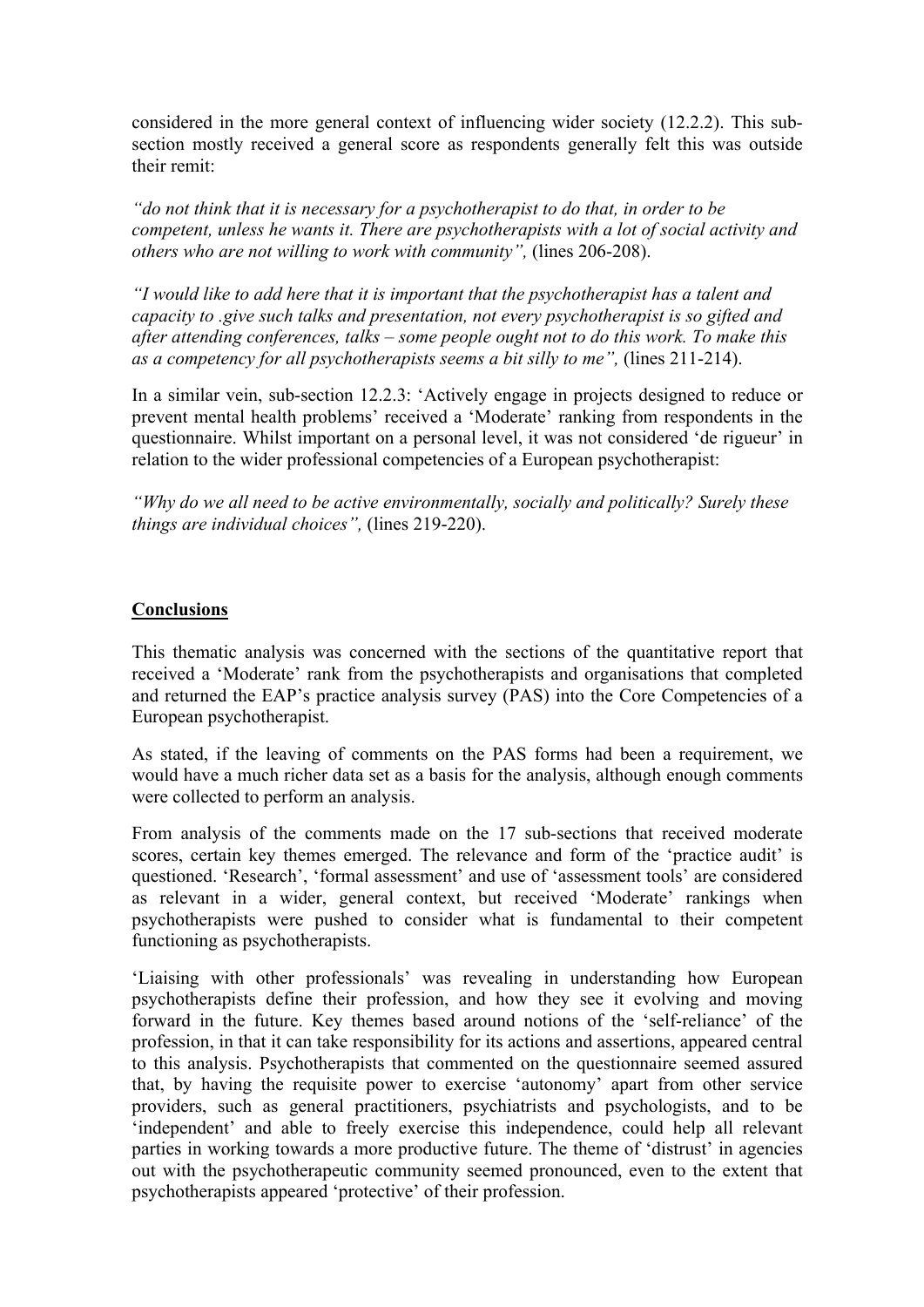It should be noted however that the relatively limited quantity of comments made by respondents, in relation to the amount of questionnaires returned, ultimately reduces the strength of the patterns found in the analysis. Thematic analysis on the 'Moderate' ranked sub-section in Domain 2 could not proceed due to there not being a sufficient quantity of comments. Future qualitative research conducted by the EAP may wish to stipulate explicitly that comments are required, rather than optional.

A proportion of the respondents' comments were concerned with small gripes with the questionnaire, which we could construe as a 'theme' of sorts, albeit it one generally unrelated to the concept of core competencies in psychotherapy. One respondent asked to give a overall rating for a section 8.1 of the questionnaire complained, *"It is too detailed*"; another respondent, asked to give a rating for the individual details of this subsection, specifically concerned with identifying suitable criteria and evaluation tools for practice audit, claimed, *"I don't understand – what tools? Criteria for what?"*

Problems with understanding some aspects of the questionnaire may be symptomatic of differing standards of English language comprehension across this pan-European crosssection of respondents. Specific meanings may be obscured in translation, and this may interfere with the validity of certain responses.

The instructions in the questionnaire were quite long and could easily be misconstrued, especially if an individual is not adequately schooled in the language the questionnaire is written in. It would be prudent for questionnaires relating to future research, conducted on this pan-European scale, to be translated into the differing European languages, as and when required, thus eliminating this variable from distorting the data.

Regardless, the notion of 'trust/distrust in authority' is pronounced, worthy of further consideration, and constitutes a key theme in this analysis. The data set provided evidence of a need from within psychotherapy to garner sufficient "power" to stand alone and autonomous as an independent discipline, and fully to realise its potential.

Thus the goals of 'autonomy' and 'independence' are accepted by respondents as fundamental to establishing psychotherapy as a self-reliant entity in its own right.

The psychotherapists who took part in the survey appeared to be focused primarily on the needs of their clients. Whilst aware of the requirements to perform the more prosaic duties of practice audit, formal assessment, and possibly some research, they did not consider such endeavours as priorities, certainly in terms of the core professional competencies. Loyalty to the client came first and foremost. Psychotherapists also seemed focused on the practicalities of running a (private) practice efficiently, and thus both expected and endorsed a high degree of competency across the European psychotherapeutic community.

This focus, that psychotherapy should stand alone as a discipline and profession, would appear to be of notable relevance, salience and significance to the psychotherapists that commented on the questionnaire, especially as it as fundamental goal of the EAP.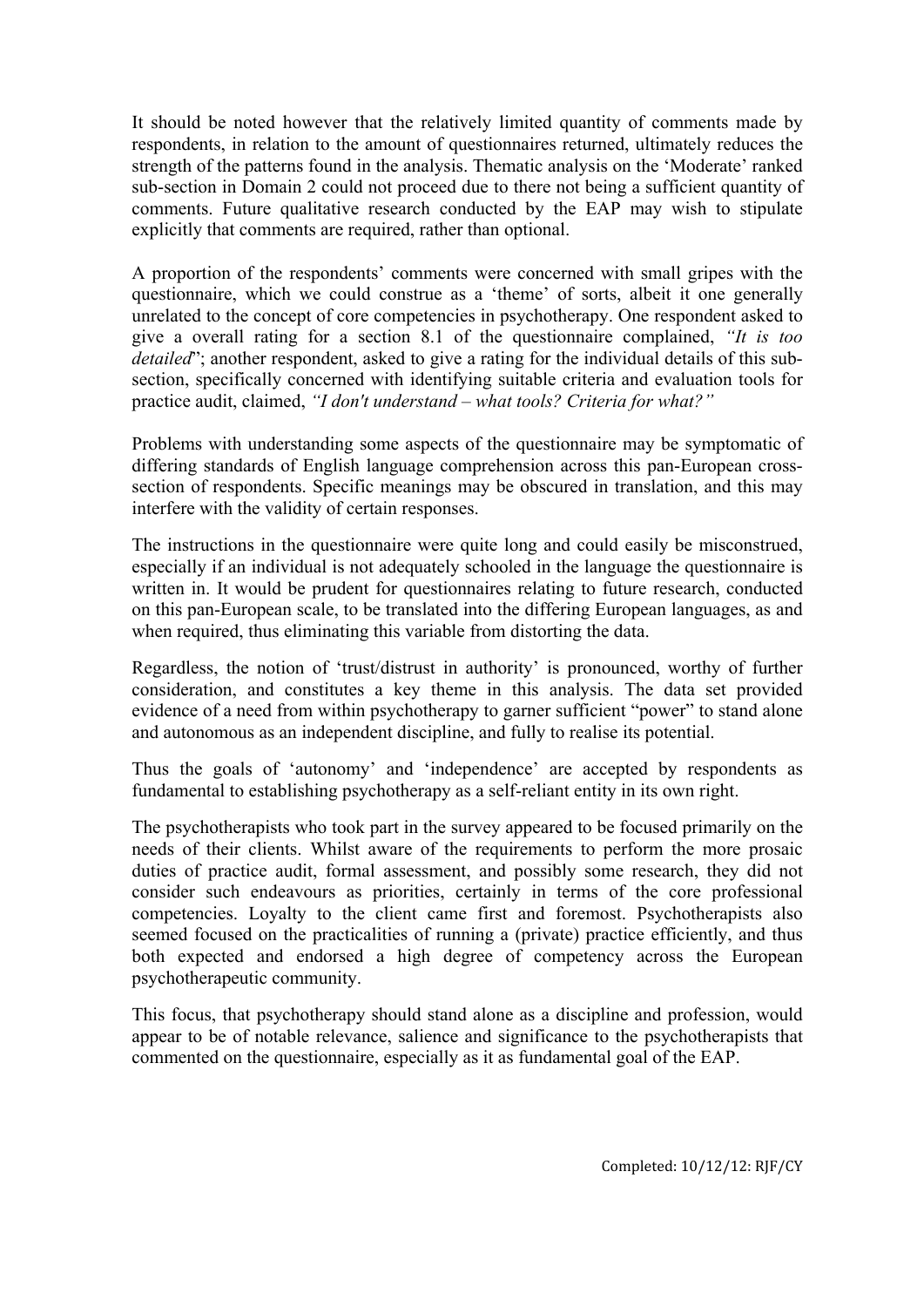# **Qualitative Data Set: Comments for subsections that received a 'Moderate' rating**

## **Domain 1:Professional autonomous and accountable practice**

## **1.1.5 Liaise with other professionals**

01*. I don´t want to teach others how to do their job*

## **… ensuring that other services are aware of the ethos, methods, scope and practices of their service;**

03. *How can I ensure this? This is their responsibility. My responsibility is that I cooperate* 04. *with them only if these conditions are fulfuilled*.

05. *It is important but I don't often work with other professionals or agencies*

06. *being critical in cooperation with agencies and* 07. *always protect the private sphere against trespasses by state or insurances*

08. *it is too detailed*

# **1.4.4. Incorporate research knowledge findings**

09. *Incorporate where possible is key here: much of the research I am interested in involves the use of* 10. *pharmaceutical treatments, which I cant and don't prescribe. I don't have the authority to apply*  11. *knowledge or research findings which may go against the referring psychiatrist or GP. This can*  12. *be frustrating. What I do where possible though is discuss meds with GPs, the ones that are*  13. *willing to discuss such matters with a psychotherapist. Furthermore, I find that many or most(?)* 14. *GPs are not themsleves up to date on research.*

15. *Research is not always a good information resource for clinical work. There is a huge amount of* 16. *researches with different results and many methodological limitations/problems/ mistakes that*  17. *they are not given in public. And not all psychotherapists have enough knowledge/training to*  18. *estimate adequately a research description. There is also not a global association that gathers* 19. *and updates all researches about psychotherapeutic issues.* 

20. *Maintain and development seem contradictory. Would prefer "engage in". Same with word*  21. *"remaining"; it's a process not a state. How about "keeping up to date with…"?*

22. *Depends what is meant by research here. Perhaps different sorts of research could be identified* 23*. and then marked against. I would score high on frequency for some research, low on other sorts.* 

# **Domain 2: The psychotheraputic relationaship**

#### **2.4.4. Record the outcome of the psychotherapy**

24. *give the possibility to the clients to get a so called katamnestic session about 6 month later to*  25. *evaluate the results of given therapeutic treatments.*

26. *I disagree with this because the outcome is decided through the client*!

# **Domain 3: Exploration (assessment, diagnosis and conceptualization)**

**3.1.1. Make use of assessment tools**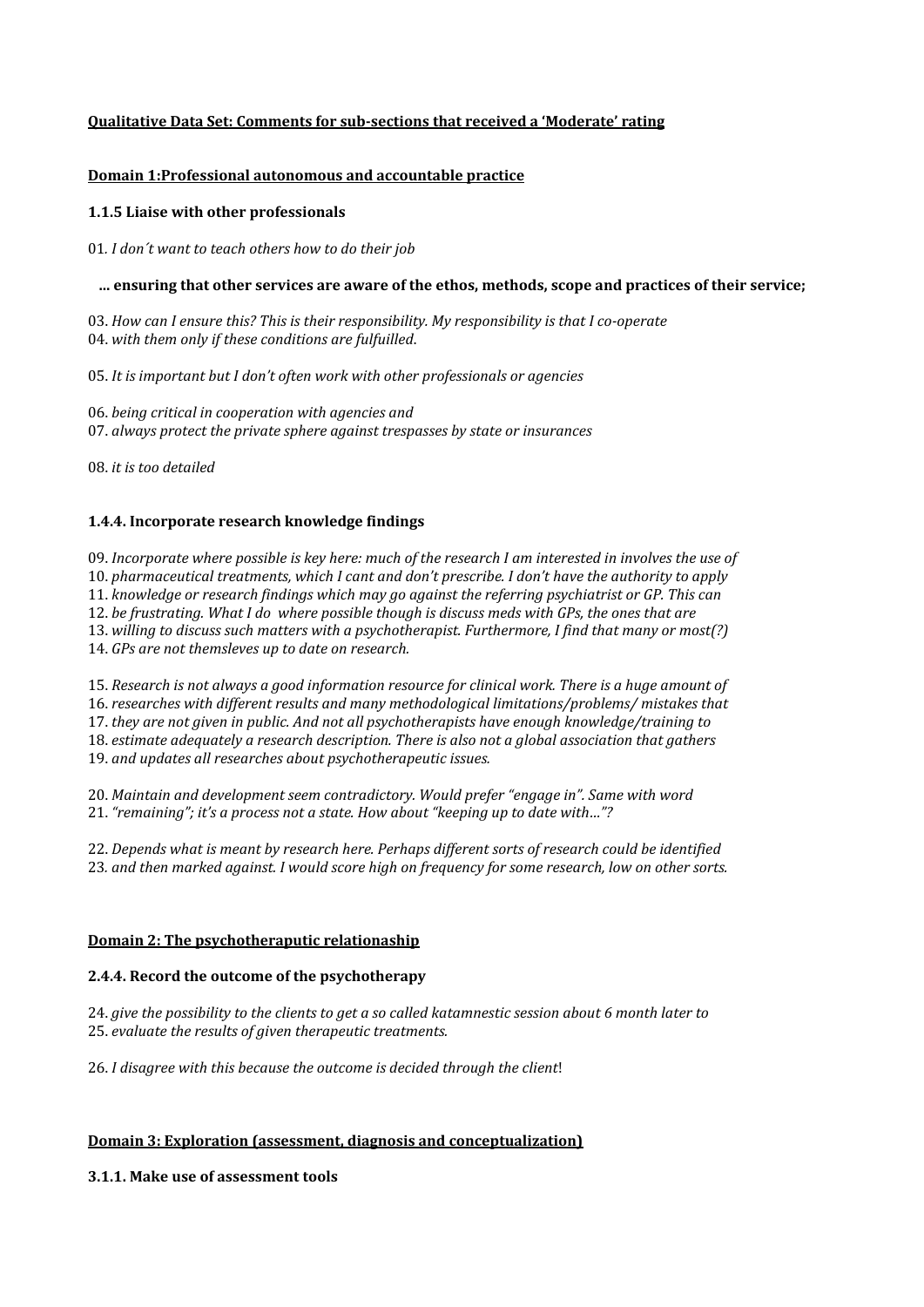26. *In my private practice I don't use formal assessment procedures. In working with organisations I* 27. *always do / did, and this informs my private practice first session, but I "do" it differently in*  28. *private practice.* 

29. *COMMENT: I think we should separate between psychotherapy (intervention) and formal* 30. *assessment. We should leave the formal assessment (Psychological assessment) for psychologist,*  31*. the same a (regular) psychologist without specific formation in psychotherapy shouldn't act as a*  32. *psychotherapist.* 

33. *Not very often used*

#### **… ensuring these are consistent with aims, ethos and objectives of organisation and theoretical perspective;**

34. *Theoretical Background is very good, but as humans are individuals, their living and problems* 35. *are even more individual, you can´t treat them like serialproducted machines with prefixed*  36. *methods. Beside the theoretical background there must be enough space for improvisation,* 37. *intuition, situative reaction etc. (But anyway – for newcomers a prefixed method is opportune, if*  38. *experience and intuition as internaliced experience or even as a transpersonal phenomen is not*  39. *yet grown.) Contrary to the currently practised trend of specification of methodes and* 40. *separation of methodes in working I would really prefer a methodintegrating style of working!* 41. *A good Therapeut works with individual people and their special needs, not with methods!!!*

#### **Domain 4: Contracting: Developing goals, plans, strategies**

#### **4.2.3. Decide on psychotherapeutic approach or strategy**

42*. According to my experience not every client wants or needs this much discussion. Of*

43. *course it is necessary understanding and mutual agreement of strategies, but usually*

44*. people come with little or not at all experience of this kind of thinking. More over,* 

45. *sometimes, people at the beginning of psychotherapy do not have the energy and the* 46. *clarity to make such fine discriminations.*

47. *Hasn't all this been said already?* 

48. *The clients current strategies of life/problemmanaging may have brought him/her in this*

49. *very difficulties, wherefore s/he came to your praxis. So it is sometimes difficult to*

50. *assess the strategy, founded on this current preferences* 

#### **Domain 8: Use of supervision, peer intervision and critical evaluation**

# **8.1.4: Engage in Practice Audit**

51. *Many times clients are not open to participate in written questionnaires and consider it* 52. *as a waste of their paying time.*

53. *I think it needs to be recognized/acknowledged that the depth and level of engaging in*

54. *practice audit will differ depending on the requirements of the practitioner/organization,*

55. *for example, working as a therapist in a NHS Adult* 

56. *Mental Health Team I engaged considerably more in practice audit (i.e.,*

57. *satisfaction questionnaires and followup studies, etc) than I do now as a* 

58. *therapist in a mediumsized private practice*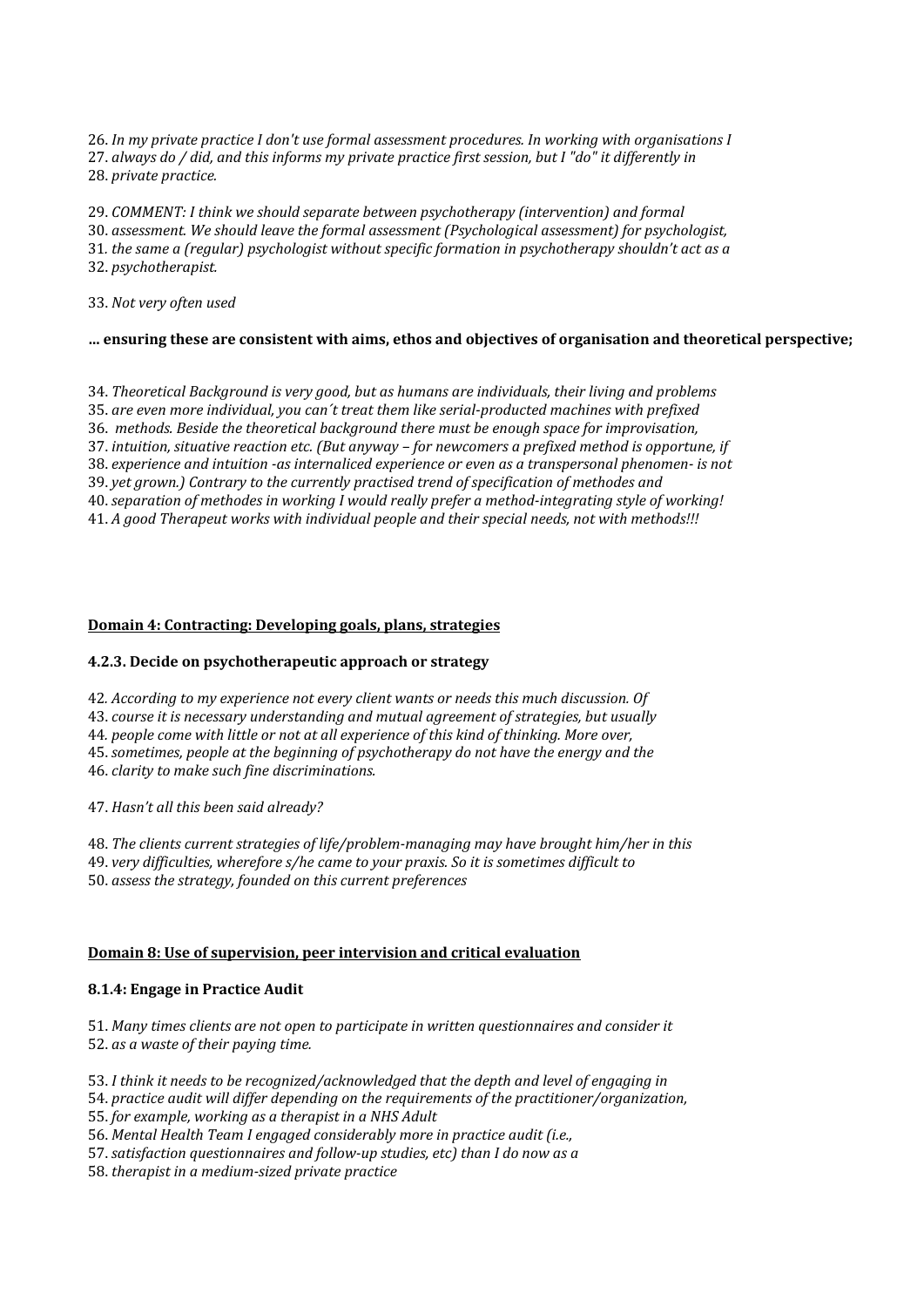59. *I don't understand – what tools? Criteria for what?*

60. *The answers are relevant to the therapeutic practice in Greece*

61. *in my world this is not humanistic or therapeutical thinking*

62. *Ideally, this would be good in serving our battle for recognition as an* 63. *independent profession, but isn't necessary in order to be a good psychotherapist*

64. *this kind of additional workload is only appropriate in a paid, private clinical environment.*  65. *It is not usual in public health services or private practices and will not be paid actually*

66. *Sorry, I don't like the idea of practice audits. Seems too much for me as to quantifying human* 67. *processes. Instead, intervision might be emphasized a little bit more!*

68. *Ideally this would be prioritised in private practice, however its not something I have time* 69. *for in my day to day practice*

## **Domain 10: Management and Administration**

70. *……I somewhere put 0 for the frequency rating, because a statement is not applicable to my* 71. *practice – no state regulation yet etc* 

72. *As I have said I am uncomfortable with the inclusion of this section within the*

73. *competencies of a psychotherapist. In my view they do not belong here and are legal, moral* 

74. *requirements of all of us in whatever profession – not all psychotherapists are selfemployed or*  75. *employed or running small business…*

# **10.2.3. Ensure appropriate advertising**

76. *I would like this section to specify that testimonials from clients are not acceptable but I am not* 77. *sure what the position is with this in other European countries.* 

#### **10.3 Manage and administer employees in a small business**

*78. most of the psychotherapists in Germay are being part of an institution…there is only a small*  79. *group, which work as selfemployers … so this answers are coming up more of my ones experience*  80. *as an bodypsychotherapist self-employer for about 30(!)years* 

81*. How about working in a clinic – there are psychological or medical psychotherapists*

82. *working as leaders of departments in psychosomatic and psychotherapeutic clinics in*  83. *Europe?* 

84. *Most of the colleagues need to work in a clinic for their psychotherapeutic trainings in*  85. *Germany, Bulgaria and Romania to fulfill the criteria. How about these capacities of the* 86. *therapist – we might think of this in future.*

#### **10.3.1. Awareness of employment law and administration**

87*. It doesn't seem relevant to me per say to the profession* 

88. *not much concerned as I work without any employees.* 

89. *I have inserted a zero in 10.3.1 as I do not employ, manage or administer any employees*.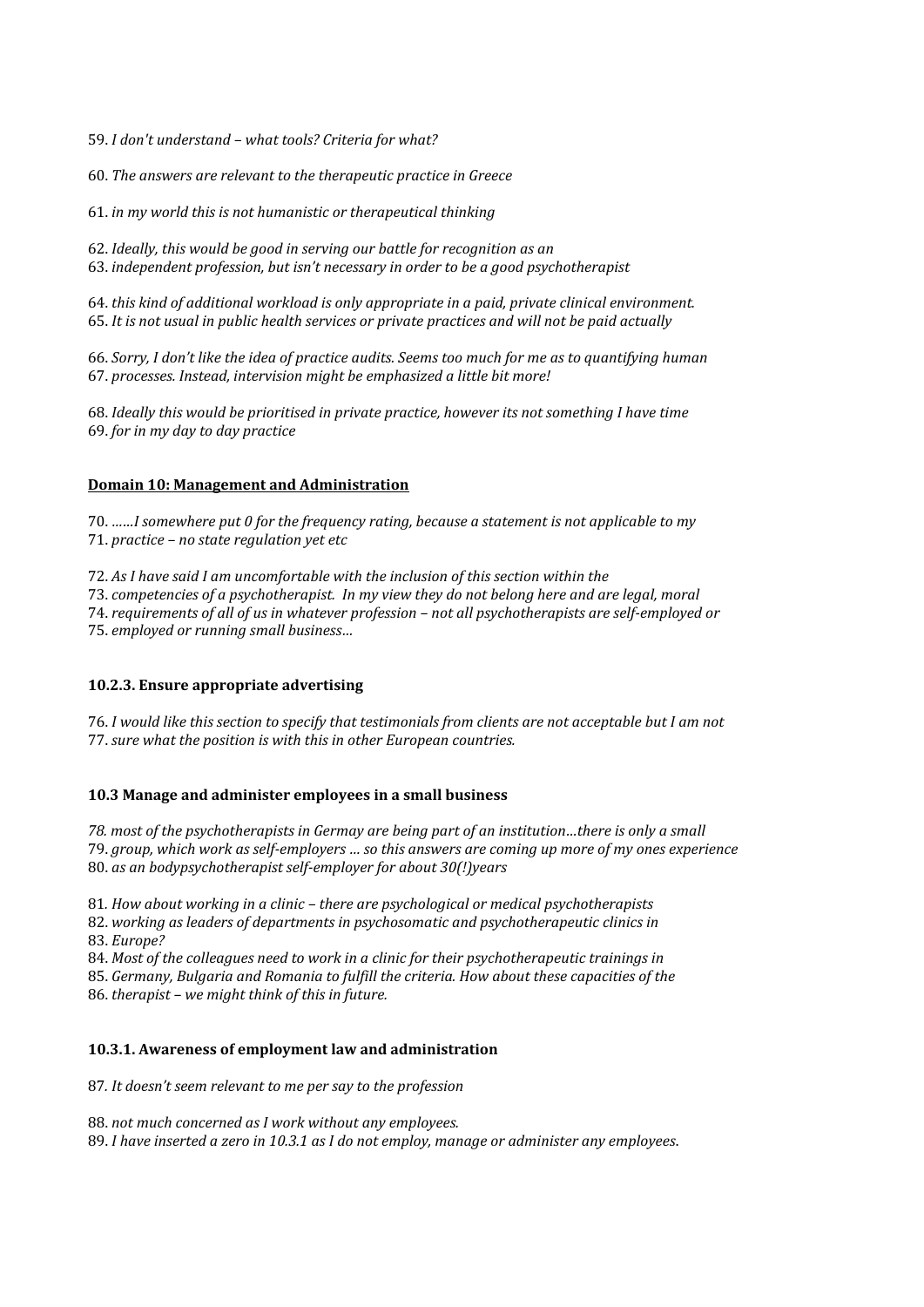## **10.3.2. Manage and administer employees properly**

90*. Same as above. It doesn't seem relevant to me. Of course if there are employees this would be*  91. *expected, but this is not relevant to the profession per say*

92. *I have no employees* 

93. *ensuring that 'dual relationships' are not created;*

94. *Re point 3, perhaps this needs "where possible, and if it is not possible, managing these* 95*. appropriately"*

96. *I do not employ anybody* 

97. *it is administratively overloaded for a small business e.g. handbook*

## **Domain 11: Research**

98. *I think this provides an initial framework to be developed – it is important to have this*  99. *Research domain included at the appropriate level – I suggest that you also differentiate*  100. *between knowledge-base competence and skills-base competence* 101. *It also important to identify the competencies (skills and knowledge sets) that a*  102. *psychotherapist should have or develop during their training programme.* 103. *It is also important to consider the development of personal and professional research*  104*. skills of psychotherapists to be used to map the provision of training courses – it is* 105 *.important to discuss the implications of these research competencies for training*  106*. programmes.A couple more points;* 107. *It is important to be mindful of and reflect on how these competencies change over time*  108. *and to include the need for the core competencies to be revised on a periodic basis.* 109. *One aspect which I feel is missing in these survey is a key competence – 'work*  110. *collaboratively in multidisciplinary teams to understand theoretical and conceptual*  111. *models of research and practice and to use knowledge to develop innovative research*  112*. and practice.'*

113*. Hope this helps!!!!!! Good luck with taking this to next steps!!!!!!* 

114. *Whilst I consider research to be an important competence, I also believe there needs to be*  115*. a distinction drawn between those practitioners working in private practice and those in*  116. *larger organizations such as the NHS or teaching institutions. The depth and breadth of*  117. *research a practitioner can realistically be expected to undertake and/or be involved in* 

118. *will vary greatly depending on their work setting, resources, etc.* 

119. *I think that research in psychotherapy is quite a controversial theme, so the most*  120. *important ability I think is the ability to discriminate what is useful and what not, and*  121. *not be blindly following whatever comes up in the research*  122. *literature.*

#### **11.2 Engage in appropriate research**

123. *seems not that important to me, concerning being a good therapist. it is nice to be familiar with*  124. *it, though*

125. *This is not really relevant to the profession per say. This is more a speciality that is of interest* 

126. *for some therapists, but should not be regarded as a must to be a proper European* 

127. *psychotherapist.*

128. *there is always the problem with randomized studies…they are well accepted, but in German*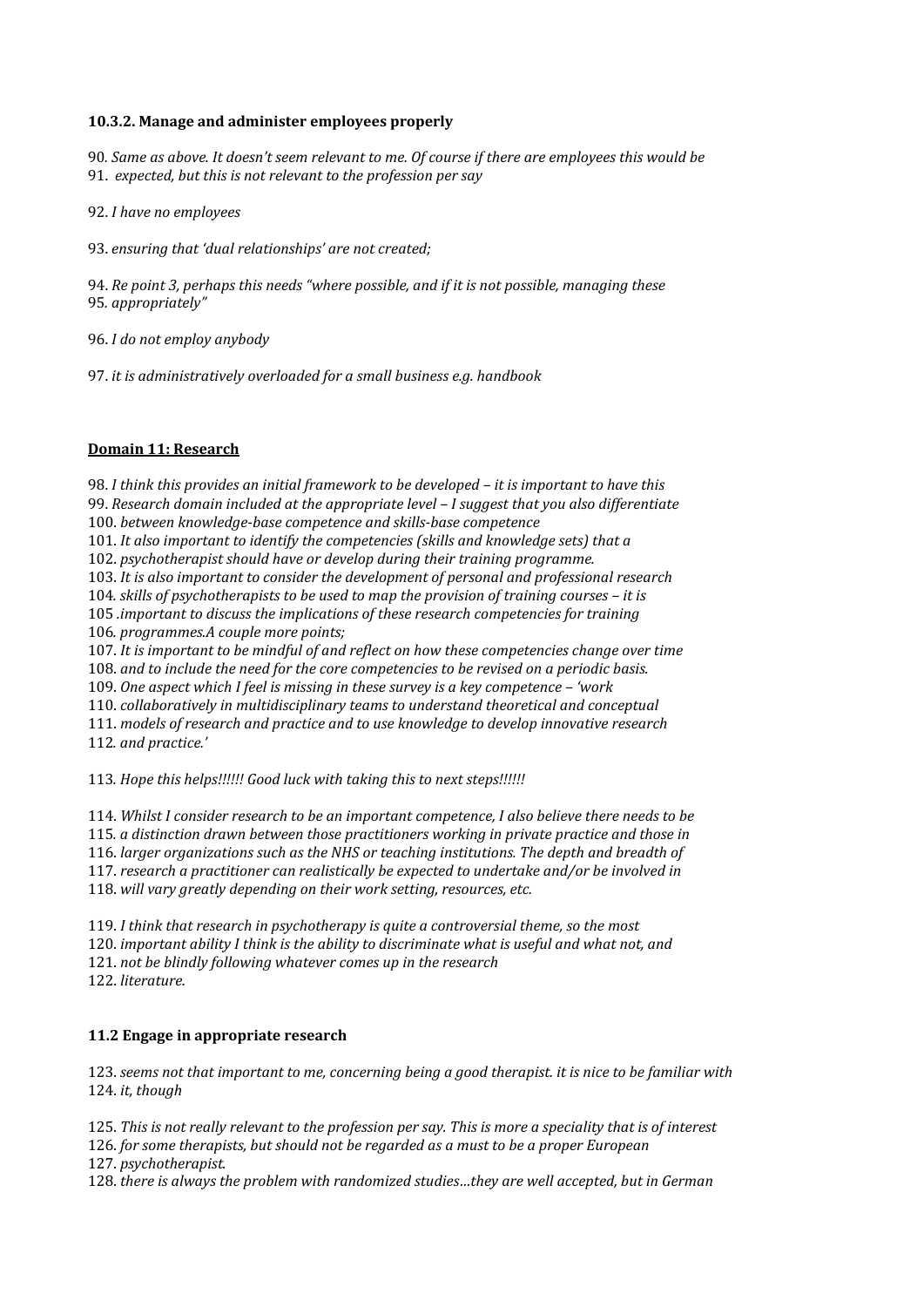129*. society of bodypsychotherapy we discuss several times, that the evidence of the* 

130. *psychotherapeutic relation between client and therapist have to be understood more clear and*  131. *studies have to designed, which find out more about this* 

132. *issues!*

133. *I think its not necessary that every therapist takes part in research, those who feel obliged*  134. *should do it* 

135. *I find it very desirable that all psychotherapists engage in at least one small research project*  136. *during their professional lives, nevertheless that´s far away from what is our reality nowadays, I*  137. *think!* 

138. *Metanoia Institute would query the extent to which ECP holders need to meet the competencies*  139. *and at what level and in what time frame – i.e. at registration or postfive year qualification.* 140. *Culturally, different training routes exist. Within the UK, student psychotherapists begin to see*  141. *clients after a year of training, whereas in Austria this does not take place until 3 years of*  142. *clinical training has been completed.*

143. *As part of the UK experience, the Quality Assurance Agency for Higher Education has set*  144. *humanistic competencies which are core to UK academic training programmes.* 

145. *International experience in the psychotherapeutic fields I am working in (psychodynamic,*  146. *positive and humanistic therapy) shows that only few people, mostly in the age between 25 and*  147. *40, are able and willing to initiate, organize, work in and review research. About 10 % of my*  148. *colleagues would be able, and about up to 5% are ready to participate actively and responsible* 149. *such projects. I believe we have to accept to have "the practitioners" and "the scientists", and* 150. *we need a well constructed bridge between the two fractions.* 

151. *I don't feel this area of competency can be viewed as a general competency requirement for all*  152. *psychotherapists. Rather, I think it could be viewed as an area of speciality that an individual*  153. *may take an interest in and should be encouraged to do. I think the skill level required to do*  154. *research is not within current trainings as I am familiar with. The need for research of course*  155. *Is important I am not undermining that by my comment, rather am trying to locate correctly*  156. *where this competency* 

157. *belongs*

158. *I think the "Appropriateness" of titles and subtitles should come after the questions, once*  159. *people know what is in the question and can reply as to appropriateness* 

# **11.2.1. Take part in appropriate research**

160. *Comment – ''Engage in', 'appropriate research' need to define what these mean and how*  161**.** *one will demonstrate competence (ie. Able to explain / describe, or able to analyse?)* 162. *You also need to differentiate between 'engage in' and 'engage with'*

163*. For example – other competencies to be included*

164. *Know how to apply all aspects of the research process and develop specific research skills* 165. *Know how to apply a broad understanding of the context in which research takes place* 

166. *(at the national and international level)*

167. *Ensure the ethical and responsible conduct of research* 

168*. Glad to participate to your questionnaire. Going to participate to a research programme with*  169. *interest.* 

170. *Metanoia Institute has not rated the remaining two phrases of 11.2.1. as we believe they are*  171. *only slightly relevant to function professionally or to respond to the needs of the client and*  172. *should be omitted from this competency.*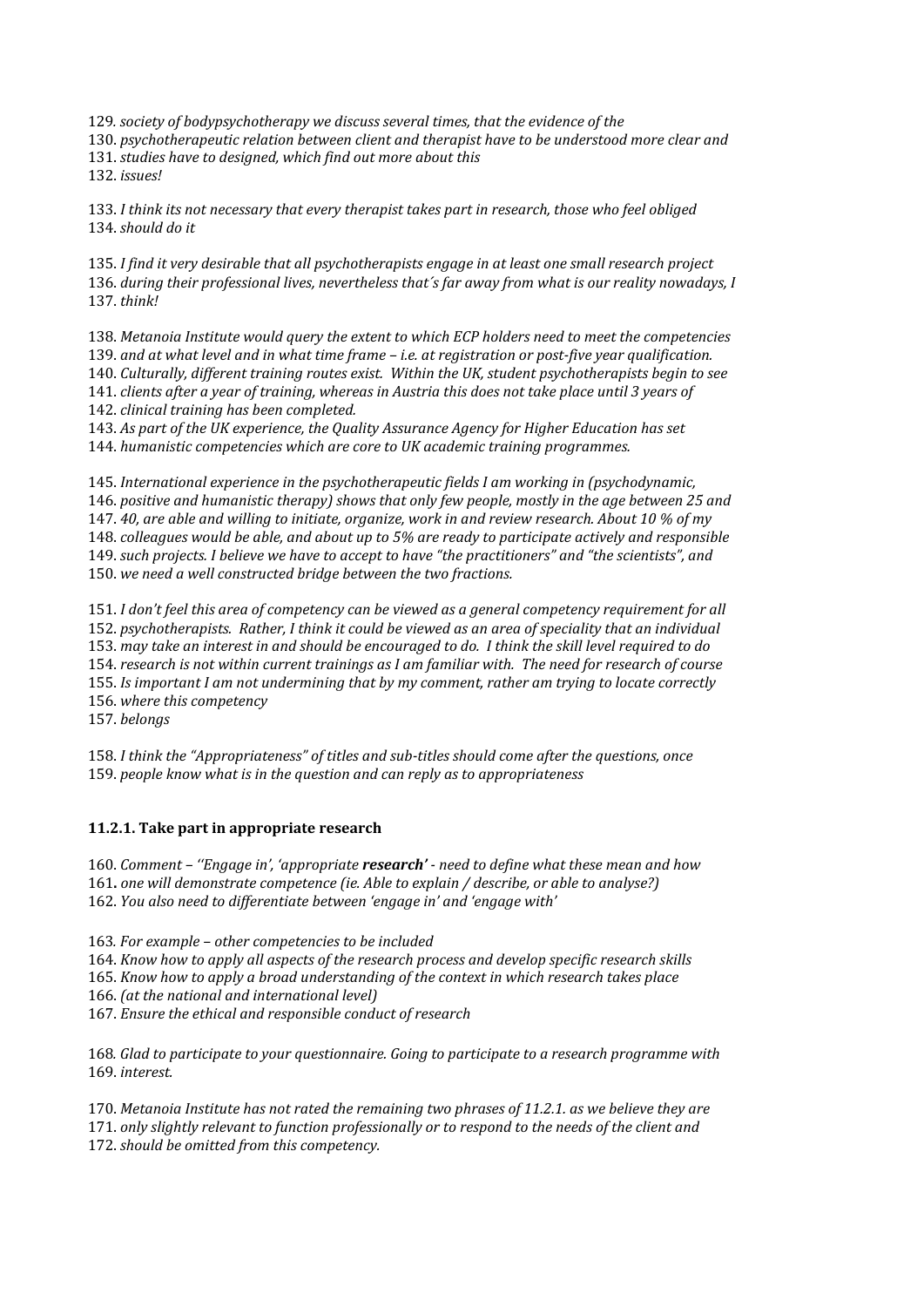# **11.2.2 Plan appropriate research**

173. *I do not think that a competent psychotherapist should know about planning research in order to*  174. *be a competent psychotherapist*.

175. *Metanoia Institute believes this competence is too specific and only slightly relevant to*  176. *function as a competent professional and respond to the needs of the client, could be omitted.* 177. *Metanoia does support the conduct of single case study research project which involves a*  178. *comprehensive reflective inquiry into completed psychotherapy with an individual client*. 179. *As a training organisation we include this competency within all of our psychotherapy training*  180. *programmes and expect our graduates to demonstrate this competency in order to gain*  181. *qualification*.

# **11.2.3. Conduct psychotherapy research**

182. *The usual terminology these days is participants, not subjects. Apparently it is more respectful!*  183. *Some people do get very agitated about this so it would be as well to change it.*

184*.\* comment – ''sympathetically', 'appropriate body / appropriate format ' need to define*  185. *what these mean and how one will demonstrate competence (ie. able to explain / describe,*  186. *or able to analyse?)*

187. *instead of 'Plan appropriate research' could be 'Effectively select and design a research*  188. *study to address specific research questions'*

189. *\* instead of 'consulting with and checking with any superior or supervisory bodies' could be* 

190. *Understand the importance of working in collaboration with supervisors, organizations and*  191. *communities to plan and conduct systematic research*.

192. *For example – other competencies to be included*

193. *Ensure the ethical and responsible conduct of research in all stages of the research (i.e.*  194. *design, implementation, dissemination*)

195. *To add: being aware of the cultural and diversity parameters involved in any research*  196. *project and ensuring these are followed;* 

197. *instead of 'Conduct appropriate research' could be 'conduct systematic research'* 

198. *Until now, I have never undertaken a small scale research programme…in psychotherapy, but*  199. *will participate in the coming months.* 

200. *Metanoia Institute does not regard this as a relevant function of a competent psychotherapist*.

201. *Writing articles and/or books based on research* 

202. *Presenting concepts, schemas, etc based on research* 

# **Domain 12: Prevention and intervention**

# 12.2.2. Promote psycho-social development

203*. being informed is not the same as being willing to communicate via public talks Perhaps these*  204. *should be listed separately*

205. *In Ireland , liaison with other professionals can be difficult, practically*  206. *do not think that it is necessary for a psychotherapist to do that, in order to be competent,*  207. *unless he wants it. There are psychotherapists with a lot of social activity and others who are*  208. *not willing to work with community*